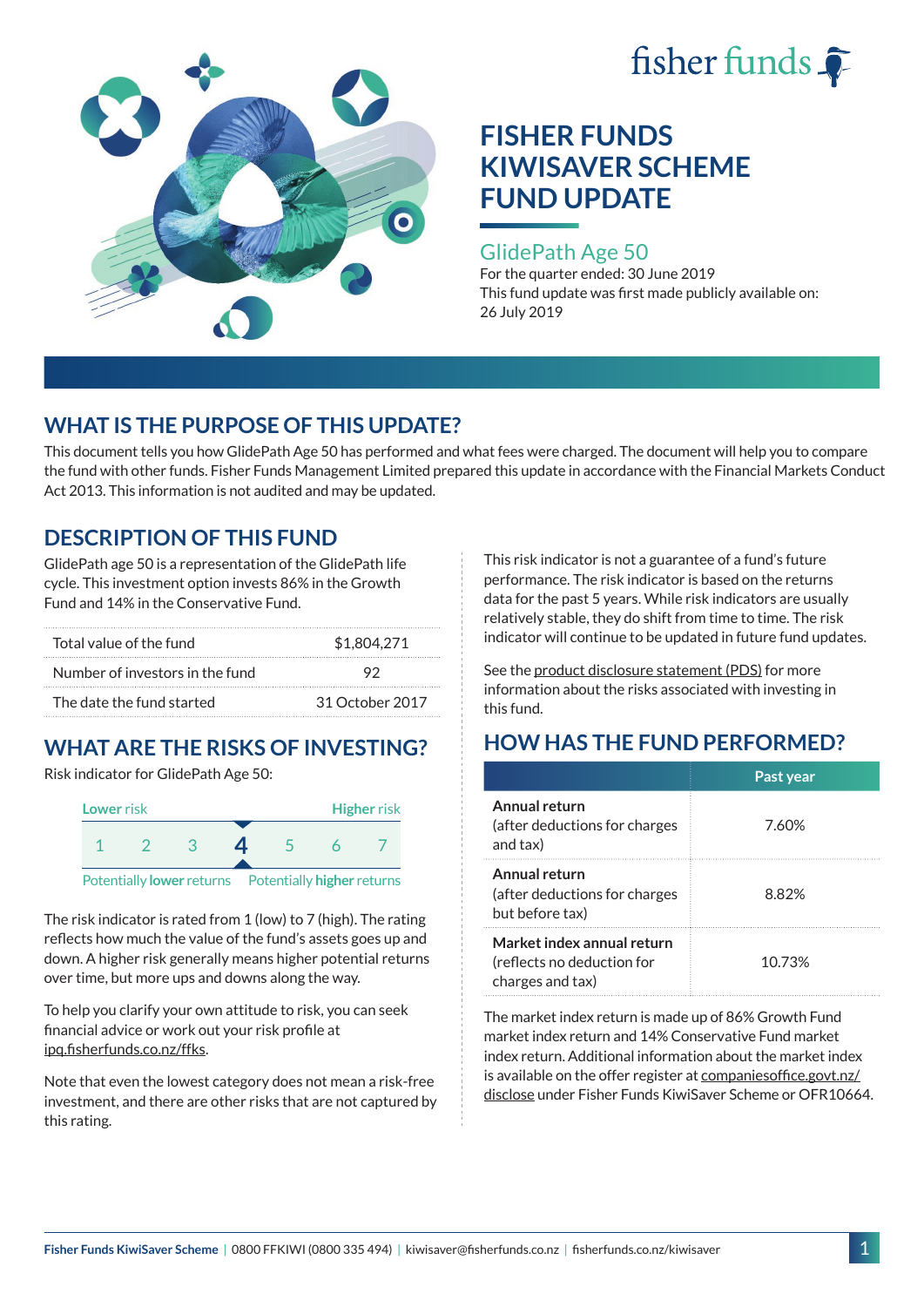# **ANNUAL RETURN GRAPH**



This shows the return after fund charges and tax for each year ending 31 March since the fund started. The last bar shows the average annual return since the fund started, up to 31 March 2019.

**Important:** This does not tell you how the fund will perform in the future.

Returns in this update are after tax at the highest prescribed investor rate (PIR) of tax for an individual New Zealand resident. Your tax may be lower. The market index return reflects no deduction for charges and tax.

#### **WHAT FEES ARE INVESTORS CHARGED?**

Investors in GlidePath Age 50 are charged fund charges that include GST. In the year to 31 March 2019 these were:

|                                                       | % of net asset value   |
|-------------------------------------------------------|------------------------|
| <b>Total fund charges</b>                             | 1.35%                  |
| Which are made up of:                                 |                        |
| <b>Total management and</b><br>administration charges | 1.35%                  |
| Including:                                            |                        |
| Manager's basic fee                                   | 0.94%                  |
| Other management and<br>administration charges        | 0.10%                  |
| Total performance-based fees <sup>1</sup>             | 0.31%                  |
| Other charges:                                        | \$ amount per investor |
| Annual membership fee                                 |                        |

Small differences in fees and charges can have a big impact on your investment over the long term.

#### **EXAMPLE OF HOW THIS APPLIES TO AN INVESTOR**

Sarah had \$10,000 in the fund at the start of the year and did not make any further contributions. At the end of the year, Sarah received a return after fund charges were deducted of \$760 (that is 7.60% of her initial \$10,000). Sarah also paid \$36 in other charges. This gives Sarah a total return after tax of \$724 for the year.

### **WHAT DOES THE FUND INVEST IN? Actual investment mix**

This shows the types of assets that the fund invests in.



#### **Target investment mix**

This shows the mix of assets that the fund generally intends to invest in.